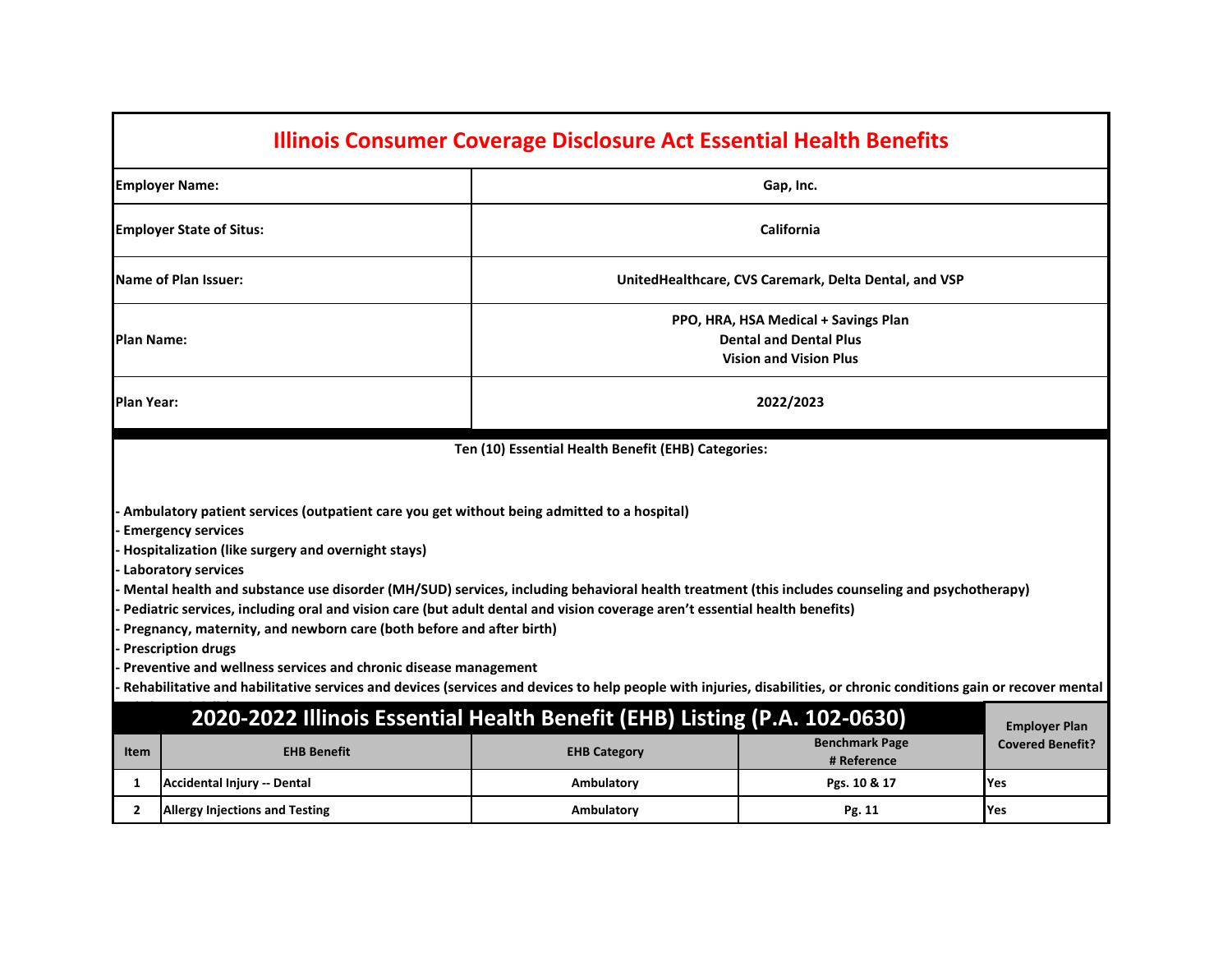| 3              | Bone anchored hearing aids                                                             | Ambulatory                 | Pgs. 17 & 35       | Yes |
|----------------|----------------------------------------------------------------------------------------|----------------------------|--------------------|-----|
| 4              | <b>Durable Medical Equipment</b>                                                       | Ambulatory                 | Pg. 13             | Yes |
| 5              | <b>Hospice</b>                                                                         | Ambulatory                 | Pg. 28             | Yes |
| 6              | <b>Infertility (Fertility) Treatment</b>                                               | Ambulatory                 | Pgs. 23 - 24       | Yes |
| $\overline{7}$ | <b>Outpatient Facility Fee (e.g., Ambulatory Surgery</b><br>Center)                    | Ambulatory                 | Pg. 21             | Yes |
| 8              | <b>Outpatient Surgery Physician/Surgical Services</b><br>(Ambulatory Patient Services) | Ambulatory                 | Pgs. 15 - 16       | Yes |
| 9              | <b>Private-Duty Nursing</b>                                                            | Ambulatory                 | Pgs. 17 & 34       | Yes |
| 10             | <b>Prosthetics/Orthotics</b>                                                           | Ambulatory                 | Pg. 13             | Yes |
| 11             | Sterilization (vasectomy men)                                                          | Ambulatory                 | Pg. 10             | Yes |
| 12             | Temporomandibular Joint Disorder (TMJ)                                                 | Ambulatory                 | Pgs. 13 & 24       | Yes |
| 13             | <b>Emergency Room Services</b><br>(Includes MH/SUD Emergency)                          | <b>Emergency services</b>  | Pg. 7              | Yes |
| 14             | <b>Emergency Transportation/ Ambulance</b>                                             | <b>Emergency services</b>  | Pgs. 4 & 17        | Yes |
|                |                                                                                        |                            |                    |     |
| 15             | <b>Bariatric Surgery (Obesity)</b>                                                     | Hospitalization            | Pg. 21             | Yes |
| 16             | <b>Breast Reconstruction After Mastectomy</b>                                          | Hospitalization            | Pgs. 24 - 25       | Yes |
| 17             | <b>Reconstructive Surgery</b>                                                          | Hospitalization            | Pgs. 25 - 26, & 35 | Yes |
| 18             | Inpatient Hospital Services (e.g., Hospital Stay)                                      | Hospitalization            | Pg. 15             | Yes |
| 19             | <b>Skilled Nursing Facility</b>                                                        | Hospitalization            | Pg. 21             | Yes |
| 20             | Transplants - Human Organ Transplants (Including<br>transportation & lodging)          | Hospitalization            | Pgs. 18 & 31       | Yes |
| 21             | <b>Diagnostic Services</b>                                                             | <b>Laboratory services</b> | Pgs. 6 & 12        | Yes |
| 22             | Intranasal opioid reversal agent associated with<br>opioid prescriptions               | MH/SUD                     | Pg. 32             | Yes |
| 23             | Mental (Behavioral) Health Treatment (Including<br><b>Inpatient Treatment)</b>         | <b>MH/SUD</b>              | Pgs. 8-9, 21       | Yes |
| 24             | <b>Opioid Medically Assisted Treatment (MAT)</b>                                       | MH/SUD                     | Pg. 21             | Yes |